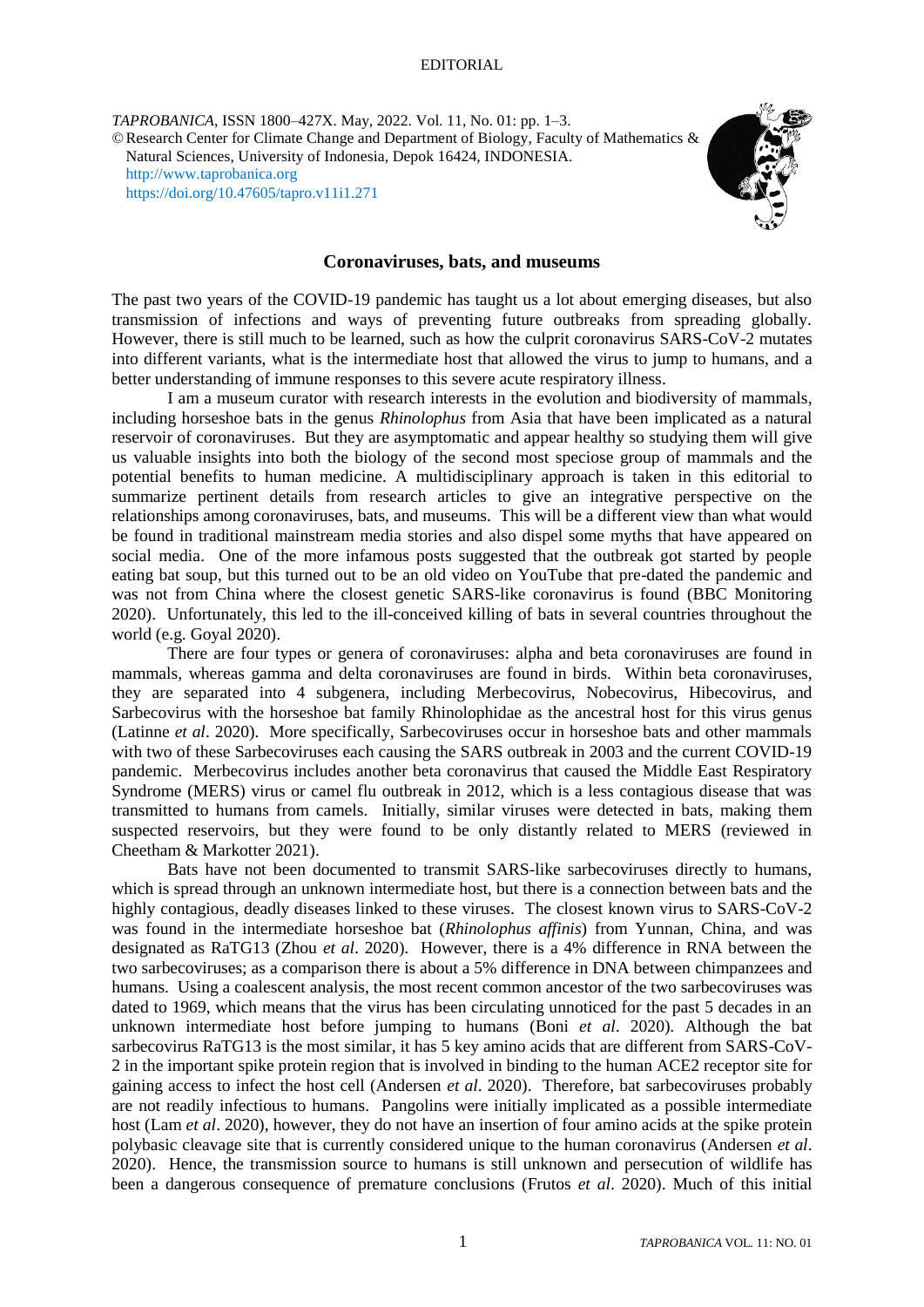research has focused on sequencing the approximately 30 thousand nucleotides of the genomic RNA that comprise these sarbecoviruses to characterize their molecular structure, such as the spike protein receptor-binding domain and the polybasic cleavage site. However, more attention should now be given to sequencing the approximately 2 billion nucleotides of the genomic DNA of the putative natural reservoir host (horseshoe bats) to not only characterize their ACE2 receptor sites but also the immune system to tolerate or resist coronaviruses.

Bats are unique animals in several ways, including being the only flying mammals, with many adaptations in morphology and behaviour. Most species have a sophisticated form of laryngeal echolocation that helps them to navigate in total darkness and some also use it to find their food. Although there are a lot of myths associated with bats, such as Dracula and blood feeding, only 3 species of bats are sanguivorous and occur only in the Neotropics. Bats are also highly diverse with >1,450 species (Simmons & Cirranello 2022), which is the second most species-rich taxonomic order representing about 20% of mammalian diversity. In addition, they are beneficial to the environment and provide many ecosystem services such as seed dispersal, flower pollination, and insect predation, including eating agricultural pests that have economic impacts on farmers.

A consortium involving more than 150 researchers at universities and museums from around the world have formed the Bat1K project with the aim of generating chromosome-level genomes for all living species of bats (Teeling *et al*. 2018). Their objectives are separated into 3 phases: Phase 1 is to sequence a species of bat in each of the 21 families of bats, Phase 2 is a species in the 220 genera, and Phase 3 is getting the genomes of all 1,450+ species of bats (https://www.bat1k.com). Phase 1 is currently being completed and preliminary results from 6 species representing different families have revealed some of the fascinating evolutionary adaptations in bats for flying, echolocation, longevity, and immunity (Jebb *et al*. 2020). Phase 2 has begun to sequence the genomes of the different genera, including vampire bats that have molecularly adapted to blood feeding with the loss of many genes (Blumer *et al*. 2022). But the COVID-19 pandemic has also accelerated the need to start Phase 3 with targeted species coverage within the horseshoe bat genus *Rhinolophus*.

Museum collections have always been valuable repositories documenting biodiversity and evolution in both a spatial and temporal context. In addition to traditional voucher specimens of skins and skeletons, over the past few decades tissue samples have become more commonly preserved for molecular study of genetic variation. During the pandemic, the importance of these biobanks became even more apparent because fieldwork to collect new samples for coronavirus research was difficult with increased restrictions on international air travel and the concern with spreading the disease to humans, but also back to wildlife. Initially, tissue samples in natural history collections were typically preserved in ethanol for molecular analysis, such as protein electrophoresis, which was one of the more popular methods in the 1980s and earlier. With the advent of the polymerase chain reaction (PCR) technique for amplifying specific genes, Sanger sequencing of DNA became prevalent in genetic studies investigating biodiversity and evolution. However, newer third generation genomic sequencing technologies, including PacBio, require high molecular weight (HMW) DNA to recover long-read molecules approximately 150 kilobases (kb) in length for scaffolding of fragments during genome assembly (Yohe *et al*. 2019). Although more difficult from a logistical perspective, especially when conducting fieldwork in remote areas, flash freezing at -196°C in liquid nitrogen is the best method of preserving HMW DNA for whole genome sequencing. Likewise, liquid nitrogen is also necessary for preserving less stable RNA, even though these molecules are shorter, for transcriptomic studies of proteins or research on viruses such as SARS-CoV-2. For comparison, the older next generation and Sanger sequencing techniques can use other tissue types and less stringent preservation methods such as ethanol that yield low molecular weight (LMW) DNA of 20 kb, but these fragments are often too short for recovering good-quality chromosome-level genome assemblies or for RNAs.

Less than 30% of mammal collections in the Western Hemisphere have tissue samples associated with voucher specimens, although 90% of the 20 largest museums do have specimens with tissues (Dunnum *et al*. 2018). In addition, most tissue collections are probably preserved in ethanol so not ideal for genomic or transcriptomic sequencing. Therefore, there needs to be a change of standards to freeze more tissue samples in liquid nitrogen in the field with long-term storage in at least -80°C ultracold freezers to facilitate third generation sequencing methods. The Royal Ontario Museum (ROM) has routinely preserved tissue samples in liquid nitrogen since 1989, so is now a valuable